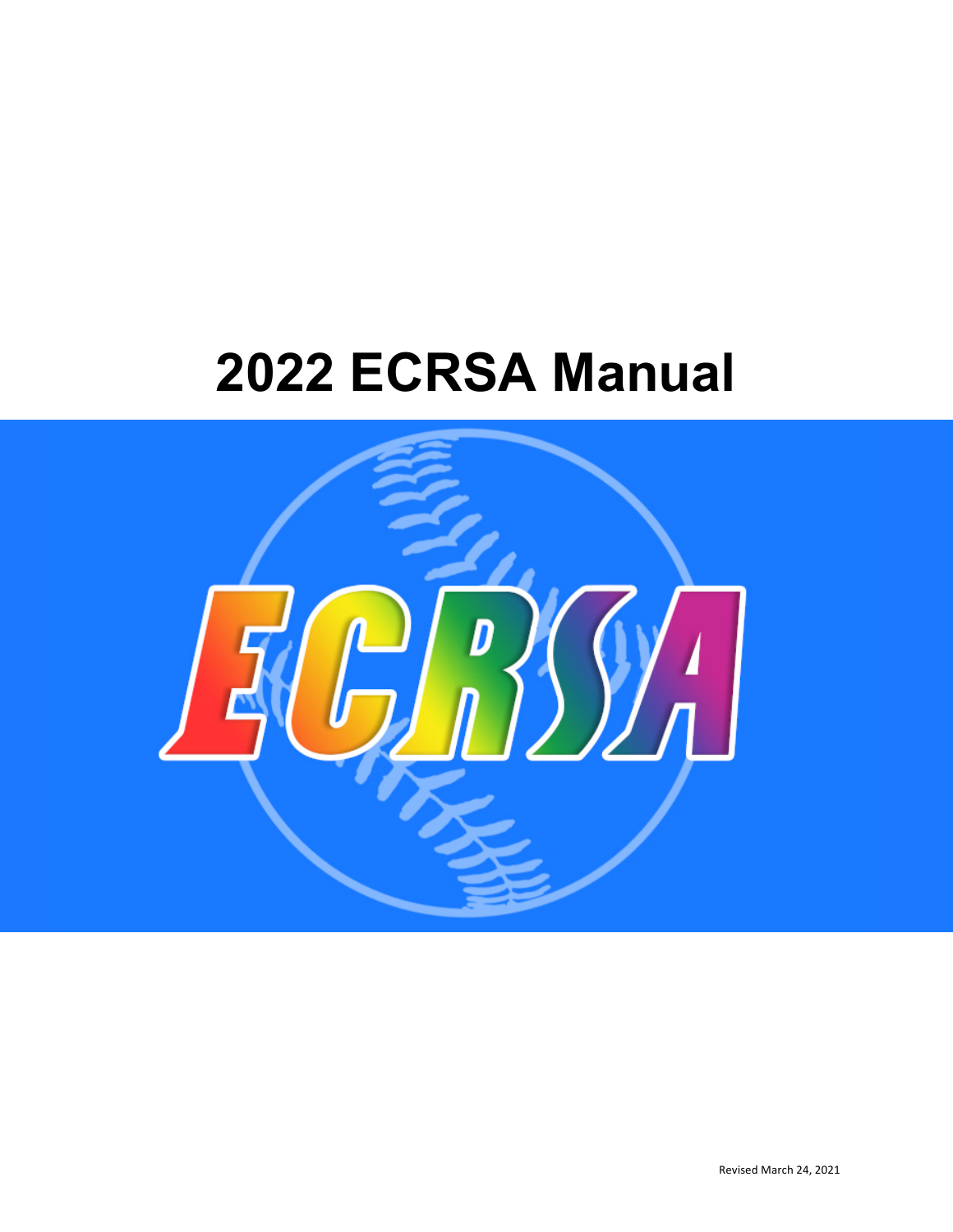# **ECRSA CONSTITUTION**

The name of the league is the East Coast Rainbow Softball Association, hereinafter called the "League". The purpose of the League is to operate as a non-profit organization and in particular to further the following objectives:

- 1. Provide and protect the opportunity for any individuals, including gay, lesbian, bisexual, transgendered persons and their supportive straight allies to play co-ed recreational slo-pitch softball in a friendly atmosphere, free of discrimination on the basis of sexual orientation, race, creed, gender and ability;
- 2. Foster, develop, promote and regulate the play of co-ed recreational slo-pitch softball and provide the proper safe-guards in accordance with the spirit of true sportsmanship; and
- 3. Undertake fundraising activities and other social events for the betterment of the community.

No member, group of members, or team has the right to use or register the name "East Coast Rainbow Softball Association" or "ECRSA" without the written consent of the full commission.

In the event of dissolution or winding up of the League, all of its remaining assets, after payment of liabilities, shall be distributed to one or more recognized charitable organizations serving the community of the Halifax Regional Municipality. This provision is unalterable.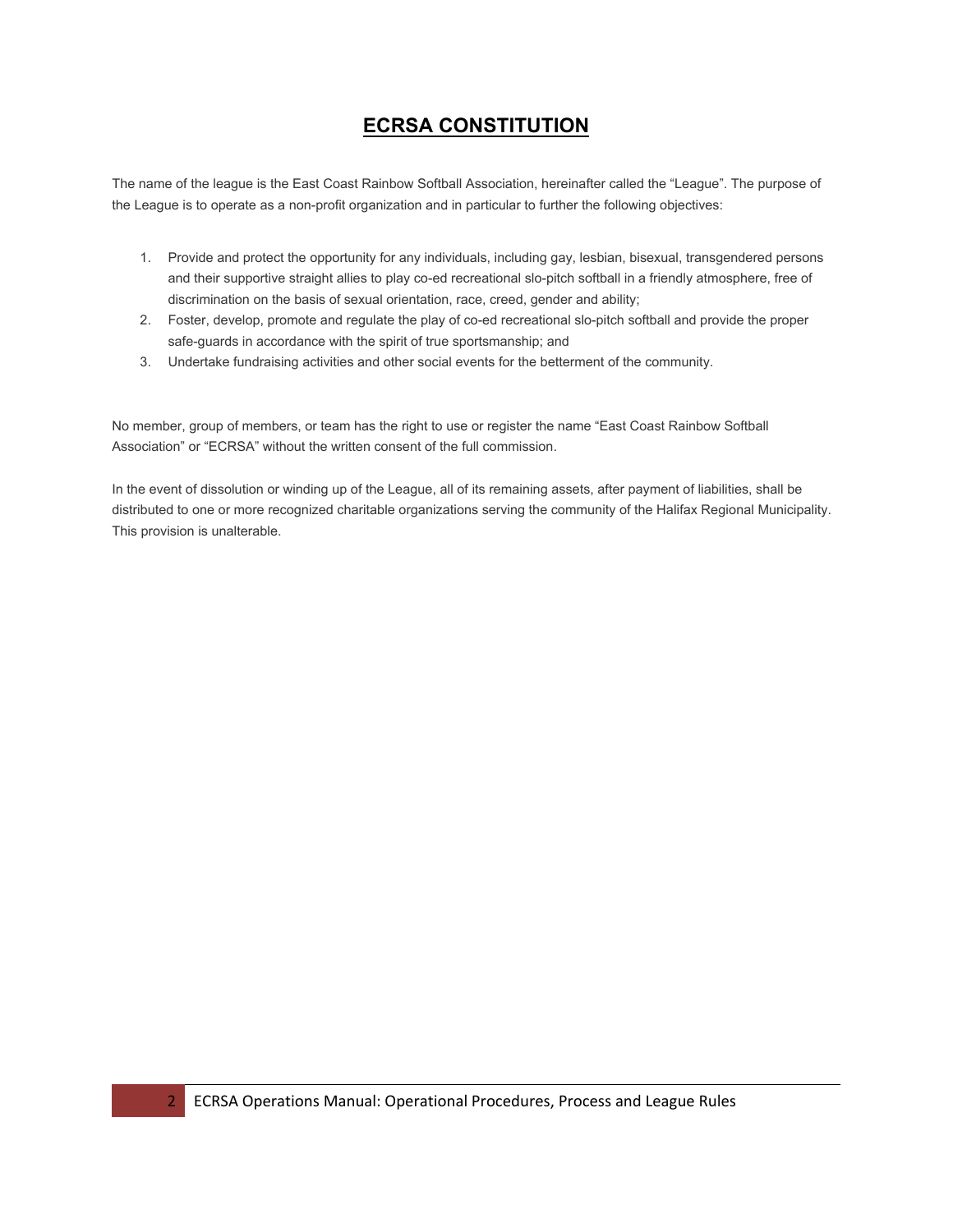# **ECRSA OPERATIONAL PROCEDURES**

# **1. MEMBERSHIP**

The League shall consist of Members in the following categories who have paid the annual dues as decided by the Commission:

a. Full Member, is entitled to participate as a regular player in league and play-off games.

Membership shall be valid from May 1st the current year to April  $30<sup>th</sup>$  of the following year.

# **2. SPONSORS**

The Sponsorship Committee shall solicit Team and League sponsors as approved by the commission

# **3. ANNUAL FEES**

Annual fees afford the player entitlements of ECRSA.

- a. The annual fees for various categories of Membership and Sponsorship, shall be decided each year by the Commission and set out by the League. The annual fees of Membership, Sponsorship may not be used to subsidize tournament teams, however may provide seed funding for an annual tournament. Return of the seed money must be clearly reflected in a budget line item. These monies may only be used to benefit the entire membership of the league or be donated to the charity of choice.
- b. Annual membership dues must be paid before the commencement of the playing season
- c. At the discretion of the Commission, a member may request a sliding scale of payment based on income or personal circumstances.
- d. Any members whose dues are in, or should fall into arrears (returned cheques) shall have seven (7) business days to develop a strategy to manage the situation or forfeit their good standing and shall be removed from the membership roster, and may not play until they are re-instated in good standing.
- e. Annual dues are non-refundable.

# **4. VOTING RIGHTS**

- a. Each full member in good standing shall be entitled to one vote.
- b. Spare members are not entitled to a vote, unless they have played in a minimum of 5 league games.

## **5. ELIGIBILITY TO HOLD OFFICE**

- a. Eligibility to hold office or serve as a Commissioner, except where otherwise specified in these Operational procedures, shall be limited to Voting Members of the League who are in good standing.
- b. During the term in office, Commission Members must be full regular members.
- 3 ECRSA Operations Manual: Operational Procedures, Process and League Rules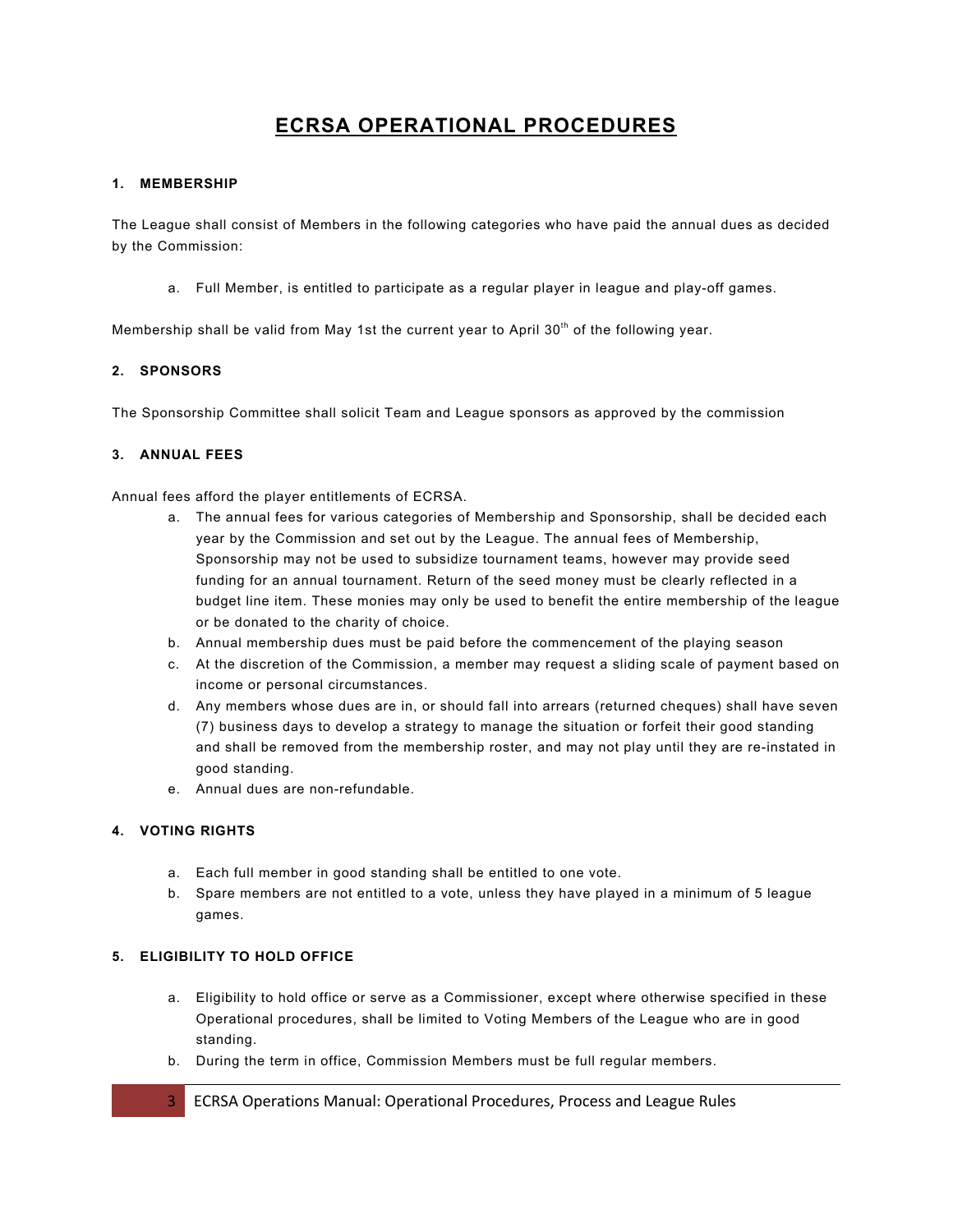# **6. MEMBERSHIP TERMINATIONS**

- a. Resignations any member may terminate their connection with the League by sending their resignation, in writing/email to their Team Captain or a League Chair, and their name shall be removed from the membership roster
- b. Removal any member whose name has been brought to the attention of the League Chair, in writing/email, on/for
	- i. charges of unsportsmanlike conduct, or
	- ii. conduct otherwise deemed to be unbecoming of a member of the League;

may be removed from the league by the Commission.

# 6.1 Removal Process

- a. The Commission will seek representation from all parties concerned to after review the complaint. The member in question may have a representative of his or her choice present at the review. The Commission will hear both sides and make a decision based on statement of fact, context and circumstance.
	- i. Commission will notify the member(s) and team captain, in writing/email, of a decision to expel them from the league.
- b. The member will have 5 days to request a Special General Meeting for Member Appeal.
	- i. Requests received after the 5 day period will not be granted.

# **7. MEETINGS**

- a. Meeting Types
	- i. Annual General Meeting
	- ii. General Meetings
	- iii. Special meetings
	- iv. Appeal
- b. 14 Days' notice shall be required for an Annual General Meeting, General Meetings, or Special Meetings.
- c. Appeal Meetings require reasonable notice
- d. The Commission shall determine the time and place of the Annual General Meeting, General Meetings, or Special Meetings
- e. An Annual General Meeting shall be held at the end of each season prior to the start of the new season.
- f. General Meetings
	- i. can be called by the Commission at any time.
	- ii. may be requested by the Members at any time.
- g. Special Meetings of the Membership
	- i. may be called by the Commission at any time.
	- ii. will be called by the Commission upon receipt of a petition signed by 10% of the Voting Members. A petition for a Special Meeting must include a Special Resolution to be voted on at the meeting
- h. A quorum at a General or Special Meeting shall be 10% of the total number of voting members.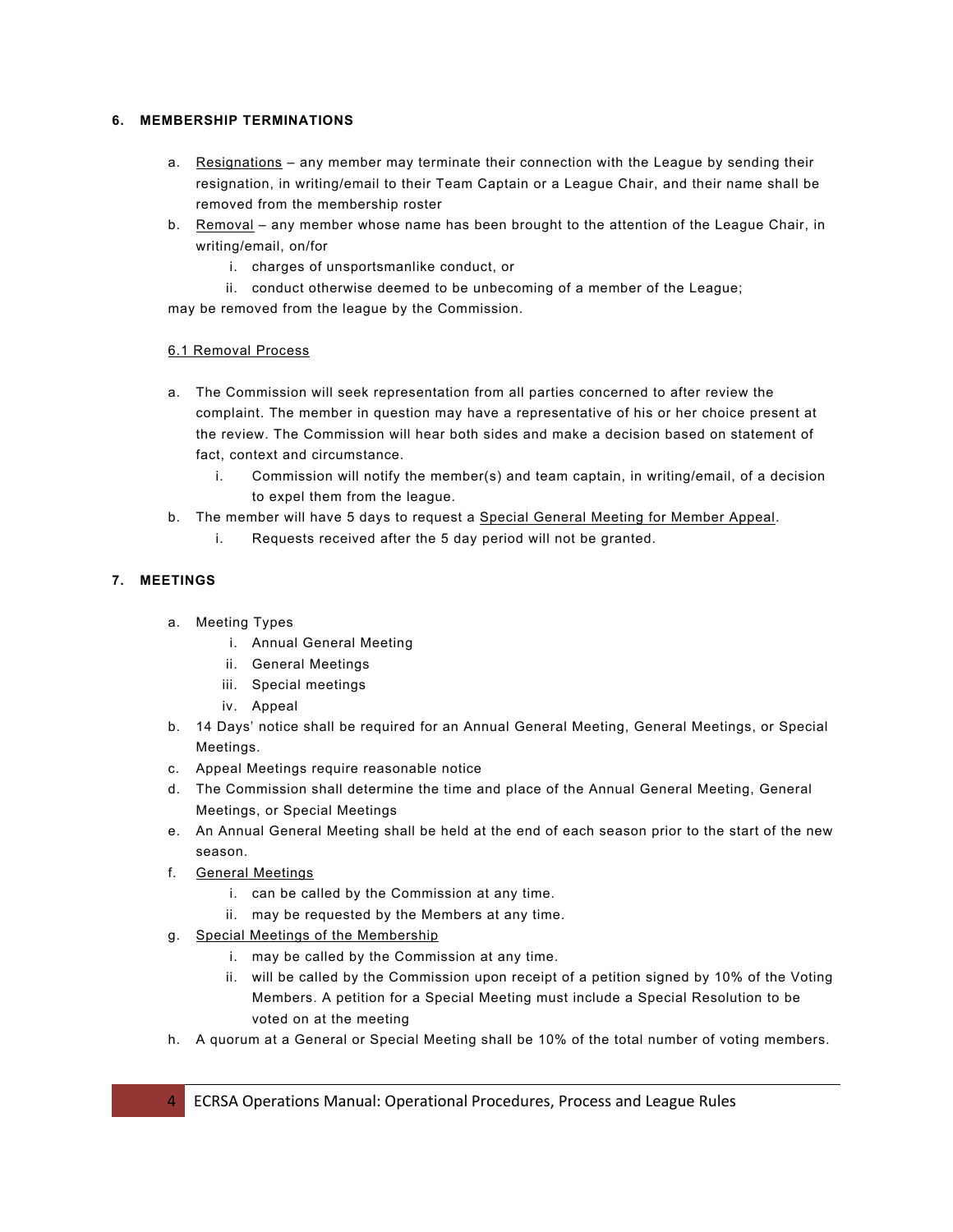i. The accidental omission to give notice of a meeting to, or the non-receipt of a notice by any of the Members entitled to receive notice does not invalidate proceeding at the meeting.

# **8. THE COMMISSION**

The Officers of the league shall constitute The Commission, and be titled Commission Members

- a. All commission members are voting members.
- b. All commission members are elected by ballot onto Commission by League membership at AGM. The Treasurer may be appointed by the existing Commission.
- c. Commission reserves the right to add and remove Commission members, through approved Commission motion, when determined in the best interest of Commission and/or League activities.
- d. Commission shall consist of no less than five and no more than fifteen members.
- e. Commission quorum is 50% of membership. No Commission or League decisions will be made without quorum.
- f. All approved commission documents (such as agendas, minutes, by-laws, responsibilities, etc.) will be made readily available and easily accessible to League membership through social media and the ECRSA website.
- g. Commission members, at the direction of the chair can create sub-committees within their portfolio.
- h. Commission Members shall assume office following the close of the Fall Annual General Meeting
- i. The position of Chair shall hold office for a period of one year. Chair-Elect will serve office for one year, and then assume the role of the Chair upon the beginning of the second year. The Chair may serve more than 1 term as long as the Chair-elect does not wish to progress to the Chair role.
- j. In the event that a Commission Member is unable to complete a term of office, or a Commission position vacancy is unoffered during the election period, the commission may appoint any eligible voting member of the League to hold office until the next Fall Annual General Meeting.
- k. Commission members are each expected to ensure that the league is a safe and inclusive environment to all members.
- l. The responsibilities of each position are meant that they are leading the coordination of those activities. All commission members are expected to assist each other as needed/requested.
- m.

| <b>Position</b> | Responsible for leading the coordination of                                                                    |
|-----------------|----------------------------------------------------------------------------------------------------------------|
| Chair           | Spokes-person (or delegates to others) for the league with respect to community events,<br>٠<br>enquiries etc. |
|                 | Coordinates annual registration events, process and forms<br>٠                                                 |
|                 | Manages insurance process (commission and league if used)<br>٠                                                 |
|                 | Manages Annual Joint Stock application<br>٠                                                                    |
|                 | Review and maintains Operations Manual (Operation procedures, regulations and Rules)<br>$\bullet$              |
|                 | Acts as a "safer-space" liaison for the commission and league as a whole<br>٠                                  |
|                 | Works with Commission to develop annual report for AGM<br>٠                                                    |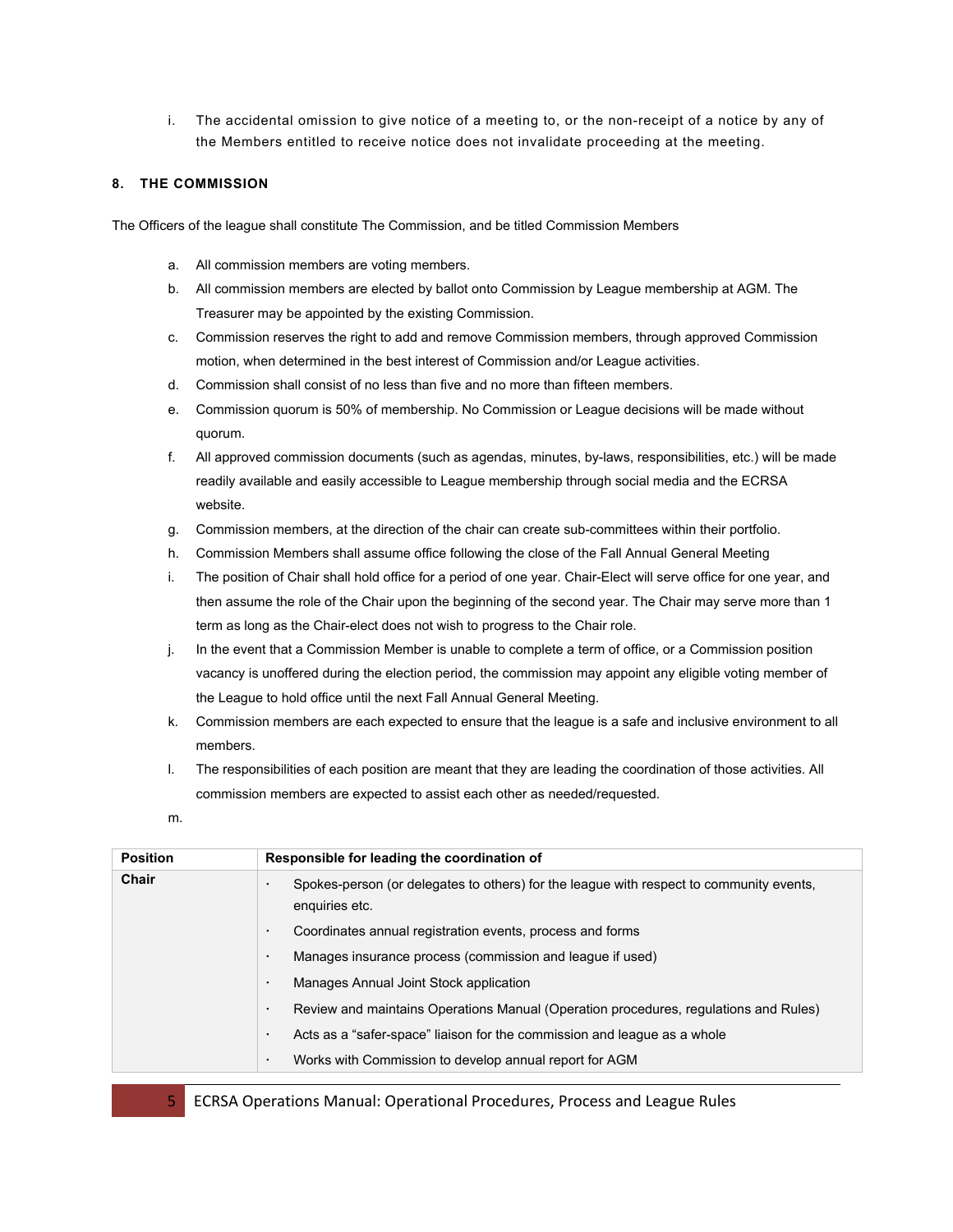| <b>Chair Elect</b>                       | Coordinates league player draft at the beginning of each season.<br>$\bullet$                                                                                                                                                                |
|------------------------------------------|----------------------------------------------------------------------------------------------------------------------------------------------------------------------------------------------------------------------------------------------|
|                                          | Plans AGM, awards presentations (connects with team captains to ensures awards are<br>$\bullet$<br>selected                                                                                                                                  |
|                                          | Review SPN rules annually and communicates updates or changes to Commission/League<br>$\bullet$<br>membership as necessary.                                                                                                                  |
|                                          | Works with team captains and sponsors to ensure they are aware of schedule or schedule<br>$\bullet$<br>changes, handbook, rules or other issues.                                                                                             |
|                                          | Participates in agenda setting.<br>$\bullet$                                                                                                                                                                                                 |
| Treasurer                                | Sets, manages and makes recommendations about the budget and PayPal<br>$\bullet$                                                                                                                                                             |
|                                          | Coordinates with bank to add/delete new signing members (Chair, Char-elect, Treasurer, and<br>Secretary)                                                                                                                                     |
|                                          | Provides regular financial updates to Commission/League<br>$\bullet$                                                                                                                                                                         |
|                                          | Manages Annual Joint Stock application<br>$\bullet$                                                                                                                                                                                          |
|                                          | Manages spare tracking and fee collection<br>$\bullet$                                                                                                                                                                                       |
|                                          | Develop and presents yearend balance sheet at AGM.<br>$\bullet$                                                                                                                                                                              |
| <b>Secretary</b>                         | maintains password and cloud storage accessibility<br>$\bullet$                                                                                                                                                                              |
|                                          | Monitors league inbox and responds to member requests accordingly<br>$\bullet$                                                                                                                                                               |
|                                          | Sets & distributes meeting agendas prior to meetings (with final input from Chair)<br>$\bullet$                                                                                                                                              |
|                                          | Create and distribute meeting minutes to Commission members<br>$\bullet$                                                                                                                                                                     |
|                                          | signing authority<br>$\bullet$                                                                                                                                                                                                               |
| <b>Special Events</b><br><b>Director</b> | Serves as point person between HRM, Pride, and other community groups. Builds<br>$\bullet$<br>relationships with the community to maximize visibility for ECRSA and LGBT sport.                                                              |
|                                          | Plans, promotes and publicizes WUYP<br>$\bullet$                                                                                                                                                                                             |
|                                          | Manages WUYP registration.<br>$\bullet$                                                                                                                                                                                                      |
|                                          | Presents at least three charities to the commission eligible to be recipients of WUYP Charity<br>$\bullet$<br>Tournament funding and leads selection process, connects with the selected charity,<br>coordinates charity related activities. |
|                                          | Develops and implements the ECRSA entry in the annual pride parade/festival.                                                                                                                                                                 |
|                                          | Obtains permits for WUYP, Pride or Social events (Gaming, food, fire/police and pride entry).                                                                                                                                                |
|                                          | Participates in the recruitment of individual event committee members.<br>$\bullet$                                                                                                                                                          |
| <b>Communications</b><br><b>Director</b> | Manages website and league communications (WordPress, Facebook, Twitter) including<br>$\bullet$<br>scoring and schedule postings.                                                                                                            |
|                                          | Ensures team results are collected and reported and on website.<br>$\bullet$                                                                                                                                                                 |
|                                          | Ensures adequate publication of league activities and works with Chair and Chair-Elect to<br>$\bullet$<br>maximize communication to the broader community and develop a communication strategy.                                              |
| <b>Logistics Director</b>                | Annual and (as necessary) equipment inventory.<br>$\bullet$                                                                                                                                                                                  |
|                                          | Develops the league Schedule (regular, special events, tournament and post-season play)<br>$\cdot$<br>play (regular, post-season, and tournament play).                                                                                      |
|                                          | Performs light field maintenance and ensures fields are playable each week                                                                                                                                                                   |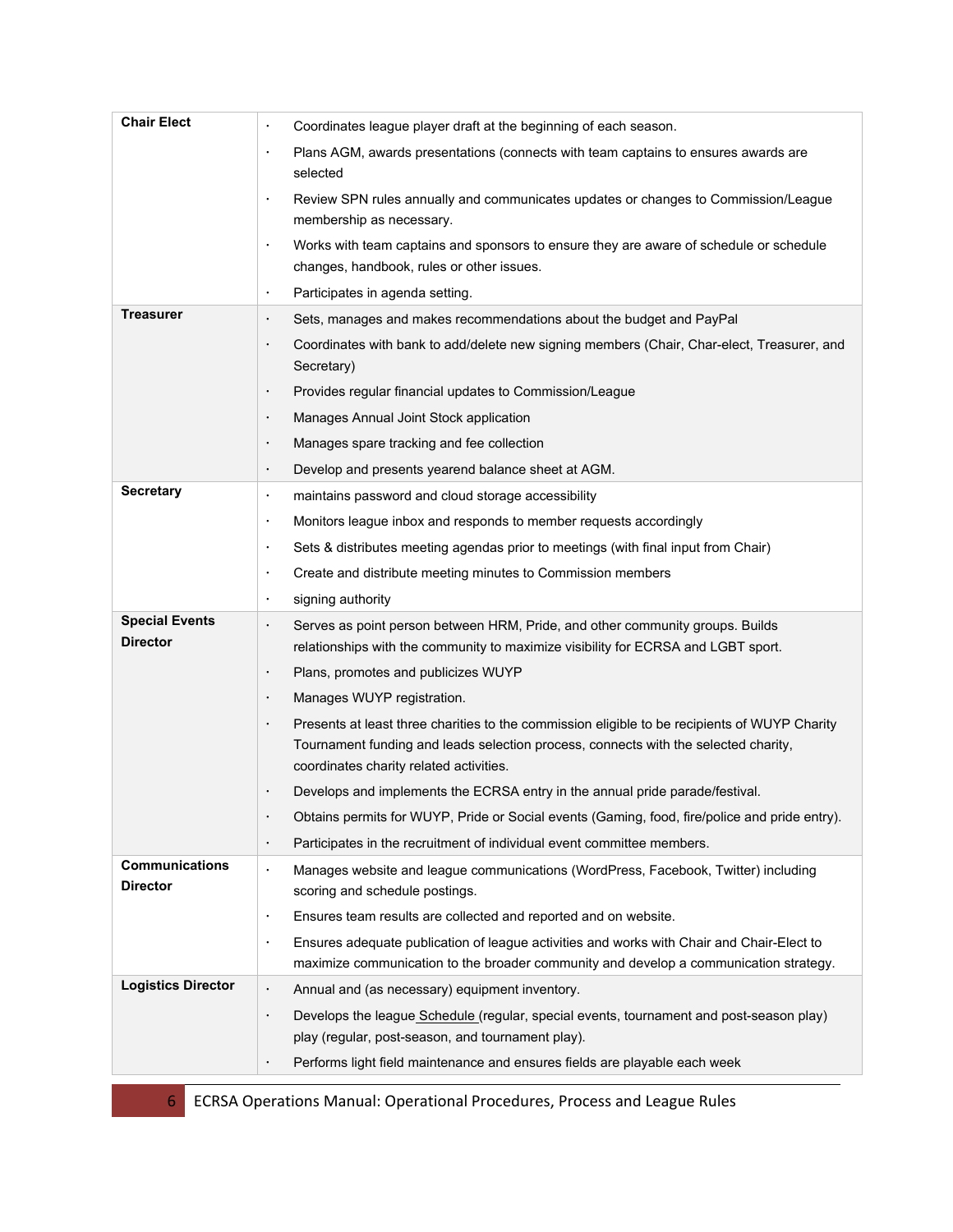|                                | Book fields and umpires for regular, post-season special event and tournament play, manages<br>$\bullet$<br>port-o-potty and annual inventory supplies.<br>Equipment (acquisition of new equipment, retirement or rotation of existing equipment, storage<br>and transport, softball supply and field maintenance)                                                         |
|--------------------------------|----------------------------------------------------------------------------------------------------------------------------------------------------------------------------------------------------------------------------------------------------------------------------------------------------------------------------------------------------------------------------|
| Sponsorship<br><b>Director</b> | Leads the recruitment of team and league sponsors.<br>$\bullet$<br>ensures sponsors are invited, recognized, and promoted accordingly at events and on social<br>٠<br>media<br>ensuring appropriate sponsor recognition during all league play and sponsor thankyous at year<br>end<br>seeking out & fostering league sponsors & levels as projected in league budget<br>٠ |

# **9. DUTIES & POWERS OF THE COMMISSION MEMEBERS**

- a. The Chair shall preside at all meetings of the League and Commission.
- b. The Chair and Chair-Elect are entitled to vote at any League or Commission Meetings, however, they will vote last (Chair-Elect, then Chair). Where the Chair vote would create and even number of votes (potential tie) the will abstain Chair abstains.
- c. The Commission will decide the League playing schedule, decide procedures for the selection and management of teams and decide rules of play for the League.
- d. No Commission Member shall receive remuneration or other financial benefits for their services performed to the League, regardless of the type of service performed and must pay membership dues.

# **10. COMMISSION MEETINGS**

- a. The Chair may call a meeting of the Commission at any time, with reasonable notice to all Commission Members.
- b. All resolutions moved at a meeting of the Commission require a majority vote of over 50% of the Commission members present to be passed.

# **11. TEAM CAPTAINS**

- a. The number of Team Captains required for each season will be determined by the Commission
- b. Team Captains will be appointed by the Commission
- c. Team Captains are responsible for ensuring that they and their team members are familiar with, and abide by, the League Constitution, Operational procedures, league rules.
- d. In the event that a Team Captain is unable to fulfill the duties and responsibilities of the positions, the Commission may appoint any eligible Voting member of the League to the position of Team Captain.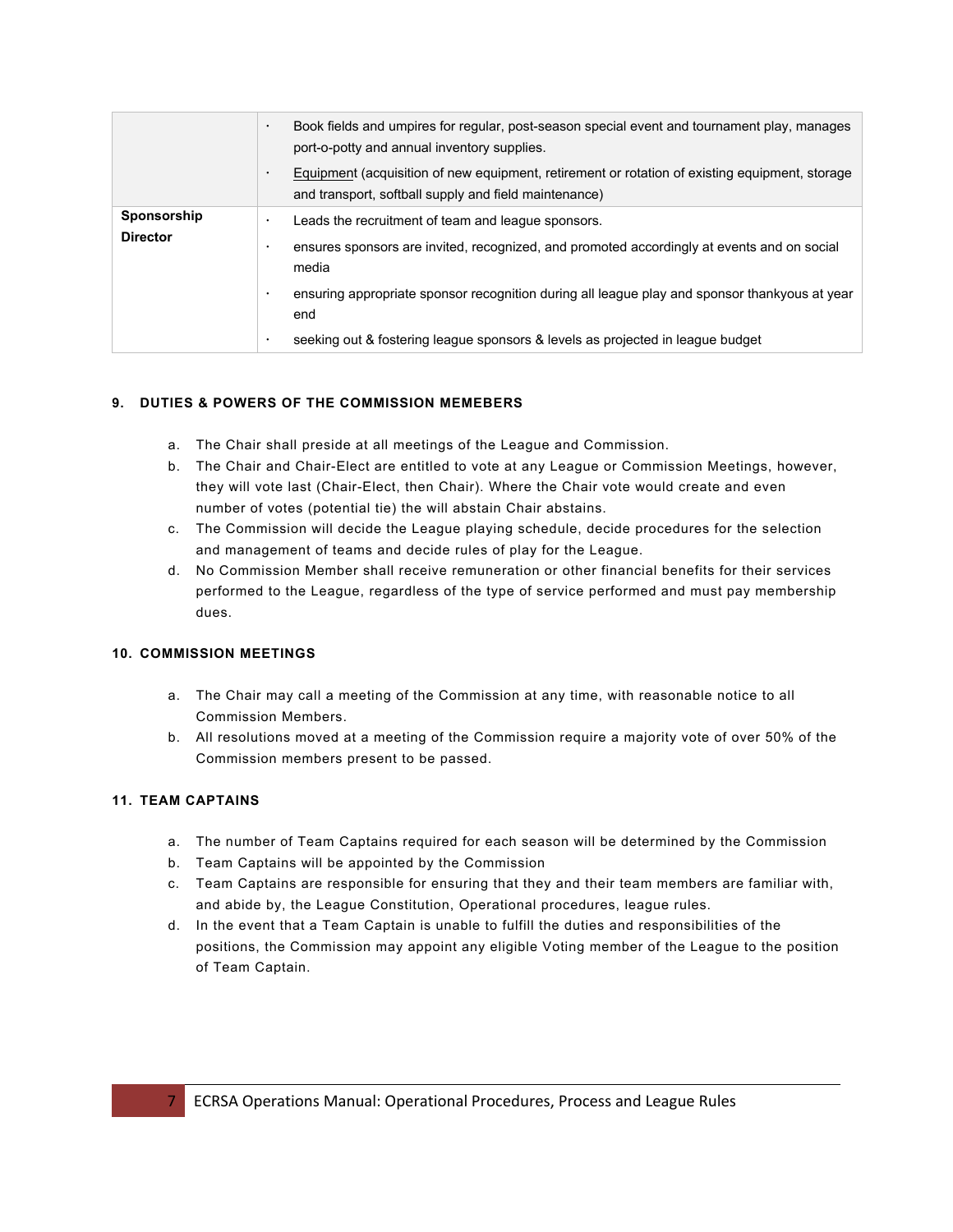# **12. REMOVAL FROM OFFICE/COMMISSION**

- a. Any Commission Member or Team Captain whose name has been brought to the attention of the Commission, in writing/email, on charges of failure to abide by the League Constitution and Operational procedures, to adequately fulfill the duties and responsibilities of the position to which they were elected, conflict of interest, or conduct otherwise deemed to be unbecoming of a member of the League, may be removed from office by the Commission as set out in sections 6b (i-ii).
- b. Any Commission Member missing 3 consecutive Commission meetings will be removed from their position on the Commission but will remain a ECRSA member.

# **13. BORROWING POWERS**

The League shall not exercise borrowing powers.

# **14. POLITICAL AFFILIATIONS**

The League shall have no political affiliations.

# **15. CHANGES TO THE CONSTITUTION**

- a. Notice to propose a Special Resolution shall be deemed to be duly given if signed by a proposer and seconder, both of whom shall be Voting Members, and delivered to the Commission not less than 20 days prior to the Meeting, and the Commission has notified Voting Members (via mail/email) not less than 14 days before the General Meeting at which it will be dealt with.
- b. The Constitution of the League shall not be altered or added to except by a Special Resolution of the League passed by a majority of the Voting Members present at an Annual General, or Special Meeting.
	- i. Exception to this rule
		- 1. shall be updating the Section on the Rules of Order Section, to account for the latest edition of Robert's Rules of Order,
		- 2. operational procedures and/or process may be changed by majority vote of the commission in the name of day-to-day operations of the league.
		- 3. changes in the composition of the commission to reflect the best interest of the league
			- a. Existing Commission roles can be merged or changed or made redundant/revived as determined by the commission members with the exception of the chair, chair-elect and treasurer position.

## **16. RULES OF ORDER**

Robert's Rules of Order Newly Revised (10th edition / www.robertsrules.com), where not inconsistent with these Operational procedures, shall be used, so far as applicable, at all meetings of the League.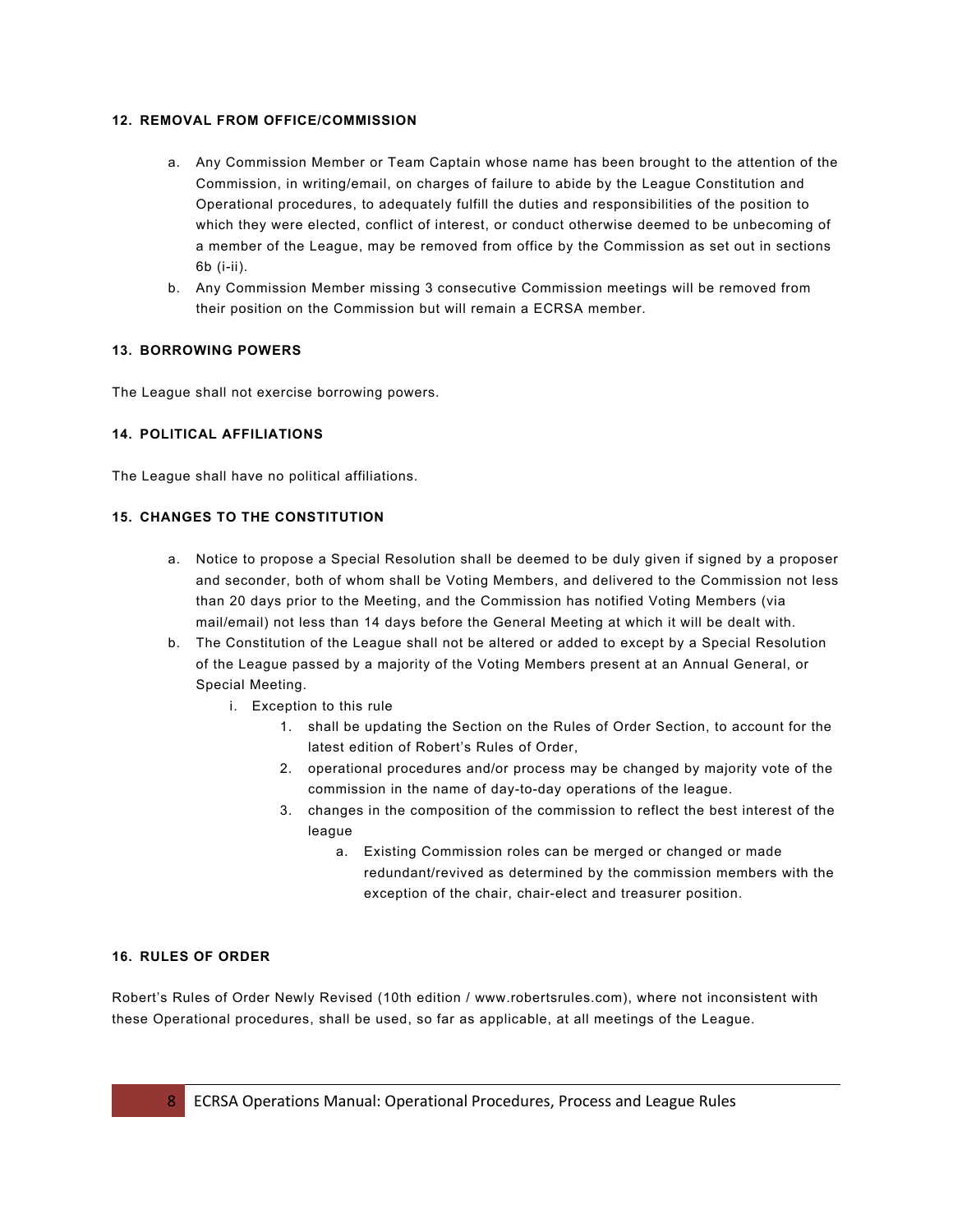# **ECRSA PROCESSES**

# **FEES**

In accordance with Section 3 of the Association Operational Procedures, the Commission has set the following annual fees:

# **MEMBERSHIP FEES**

- 1. Full Member
	- a. Member of the League;
	- b. Entitled to one (1) vote during Annual General Meeting and Special General Meetings;
	- c. Eligible for regular league and play-off.
	- d. Fees
		- i. TBD each year

## **SPONSORSHIP FEES**

- 1. Team Sponsor
	- a. TBD each year
	- b. Shall be in cash/cheque only, not in the form of in-kind
- 2. League Sponsor
	- a. TBD each year
	- b. Shall be in cash/cheque only, not in the form of in-kind
- 3. The Commission may determine other levels of sponsorship as required on fees based on in-kind donations, promotional value, etc.

# **SPONSOR BENEFITS**

## **Team Sponsors**

- 1. The name of the Team Sponsor will appear on its team jerseys, and on all game schedules, (electronic) communications, newsletters, and promotional materials.
- 2. Team Sponsor package:
	- a. Opportunity to add promotional materials to player packages;
	- b. Logo on website;
	- c. Two (2) complimentary tickets to the Annual General Meeting;
	- d. A commitment from the Commission to encourage members to patronize their business; and
	- e. Display of business posters/banners at tournaments and special events (PRIDE), and:
	- f. Other benefits as determined by the Commission.

## **League Sponsors**

1. The names of League Sponsors will appear on all game schedules, (electronic) communications, newsletters, and promotional materials.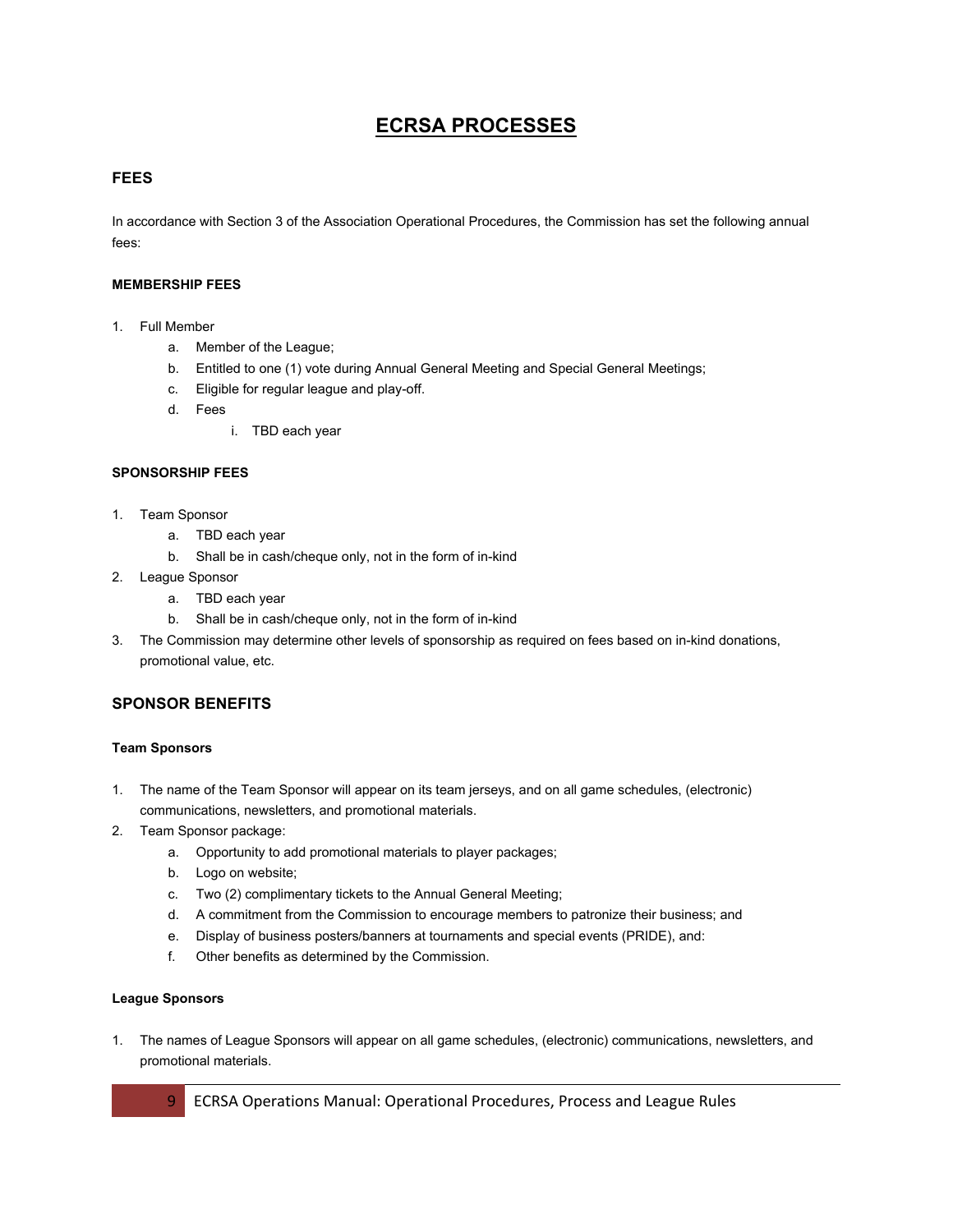- 2. Each League Sponsor will receive:
	- a. Opportunity to add promotional materials to player packages;
	- b. Logo on website;
	- c. Two (2) complimentary tickets to the Annual General Meeting;
	- d. A commitment from the Commission to encourage members to patronize their business; and
	- e. Display of business posters/banners at tournaments and special events (PRIDE)

# **TEAM FORMATION AND MANAGEMENT**

- 1. The ECRSA Commission accepts applications to serve as Captains for the upcoming season.
- 2. The Commission will determine the number of teams and the minimum number of players on each team based on the number of people registered prior to team formation.
- 3. Following the close of public registration (must be concluded by May 1st), a sub-committee containing members of the commission who are not also Team Members will be formed.
- 4. The subcommittee will form teams based on:
	- a. Skill rating of individual players creating as equal of an average skill level as possible for all teams.
	- b. Equal distribution of LGBTQ@+ community members.
	- c. Individual requests to play with another individual.
- 5. Team lists will be communicated to captains and players will be contacted with their team assignment and captains contact information.

## **Waiting List**

- 1. Persons wishing to join the League as Full Members after the Player Draft must complete a registration form and submit this to the Membership Commissioner
- 2. Any person(s) placed on the Waiting List will be assigned to a team as soon as possible.
- 3. If necessary, a supplement Player Drafts may be held every two (2) weeks (during the regular season) or when the number of persons on the Waiting List is equal to, or more than the number of teams in the league.
- 4. Teams with the lowest number of players on the official team roster, at the time of the supplemental Player Draft, will be selected first.
- 5. If more than one (1) team has the same number of official Full Member players, a random draw will be done to select the draft order. The list of people available on the Waiting List will be made available to each Team Coach/Manager, prior to each supplementary Player Draft.
- 6. In the absence of a Waiting list, Team Captains may request permission form the Commission, to add a player to their roster, in accordance with By-law 1, as long as remaining league teams are reasonably balanced.

## **League Schedule**

- 1. Where possible, the league schedule will be posted on the website with at least 4 weeks advance notice.
- 2. League games played on HRM fields are cancelled for weather related reasons in accordance to HRM policy. Games played on DND fields are not subject to HRM policies and as such the final determination of weather related cancellations is made by;
	- a. Commission member following an assessment of the field, or;
	- b. Umpire.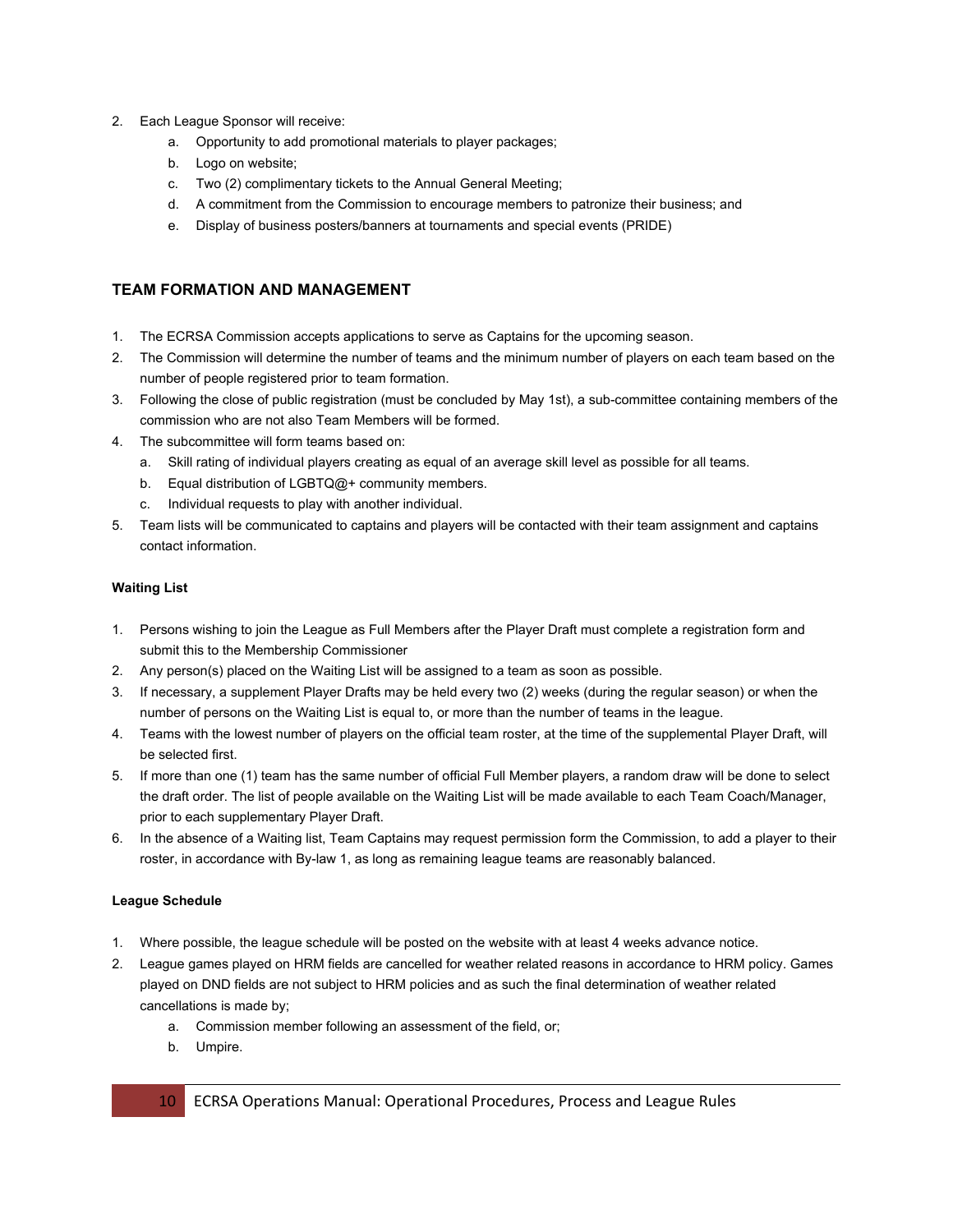# **ECRSA LEAGUE RULES**

The ECRSA rules document is a set of guidelines that indicates how games are to be played during ECRSA regular season and tournament play, as well as providing guidance on how administrative and disciplinary matters are to be dealt with. In an event where there is a matter not covered by these guidelines, the ECRSA shall defer, at the discretion of the supervising umpire, to SPN rules and regulations to determine the outcome of a play or disagreement.

This is a co-ed league; there are no gender specific rules.

## **Field of Play**

- 1. ECRSA is responsible for providing a safety bag, mat, and two (2) bases.
- 2. If one of the base straps or spikes has been damaged and is not functional, the umpire and team captains shall confer and agree that there will be one play only at the base in question.
- 3. The home team is determined by league-issued schedule.
- 4. Each team member must wear league-provided team jerseys or, failing that, make effort to wear the same color as the rest of the team.

#### **Team Roster**

- 1. All players on the field must be full-team members of the league, including any spares from other teams.
- 2. If a team does not have enough players to field a complete team, Team Captains may select enough Spare Players to bring the playing roster up to the maximum number of eleven (11) players for a game (i.e. to field a complete team + 1).
- 3. Teams utilizing spare players must field at least 6 Regular Team Members.

#### **Bat Ruling**

ECRSA generally endorses the ASA standard for softball bats (2004, 2008, and 2013), abides by the latest ASA banned bat listings, and also approves of the use of new thumbprint USSSA (u-trip) bats. However, the league recognizes the need to allow use of older bats which may not bear the ASA 2004 (or other date) stamp. The league also recognizes that, even on certified bats, an ASA stamp can (and eventually will) wear off. As such, teams are permitted to use ASA certified (stamped) bats and bats that are not stamped with the following understanding: if an umpire deems a bat to be doctored, damaged or otherwise suspect, at the request of a team captain or otherwise, the bat may be removed from play.

## **Special Lines**

- 1. Commitment line will be twenty (20) feet from home plate. Once player crosses this line they may not return to third base. The safety line follows first base line to home plate to back stop, creating what is subsequently referred to as a safety zone.
- 2. A line may be placed two bat lengths (apx. 6 ft.) Behind the pitcher's rubber, measuring from the rubber, in a north-south direction. This is the maximum distance from home plate that a pitcher may begin his or her delivery.

#### **Base Measurements**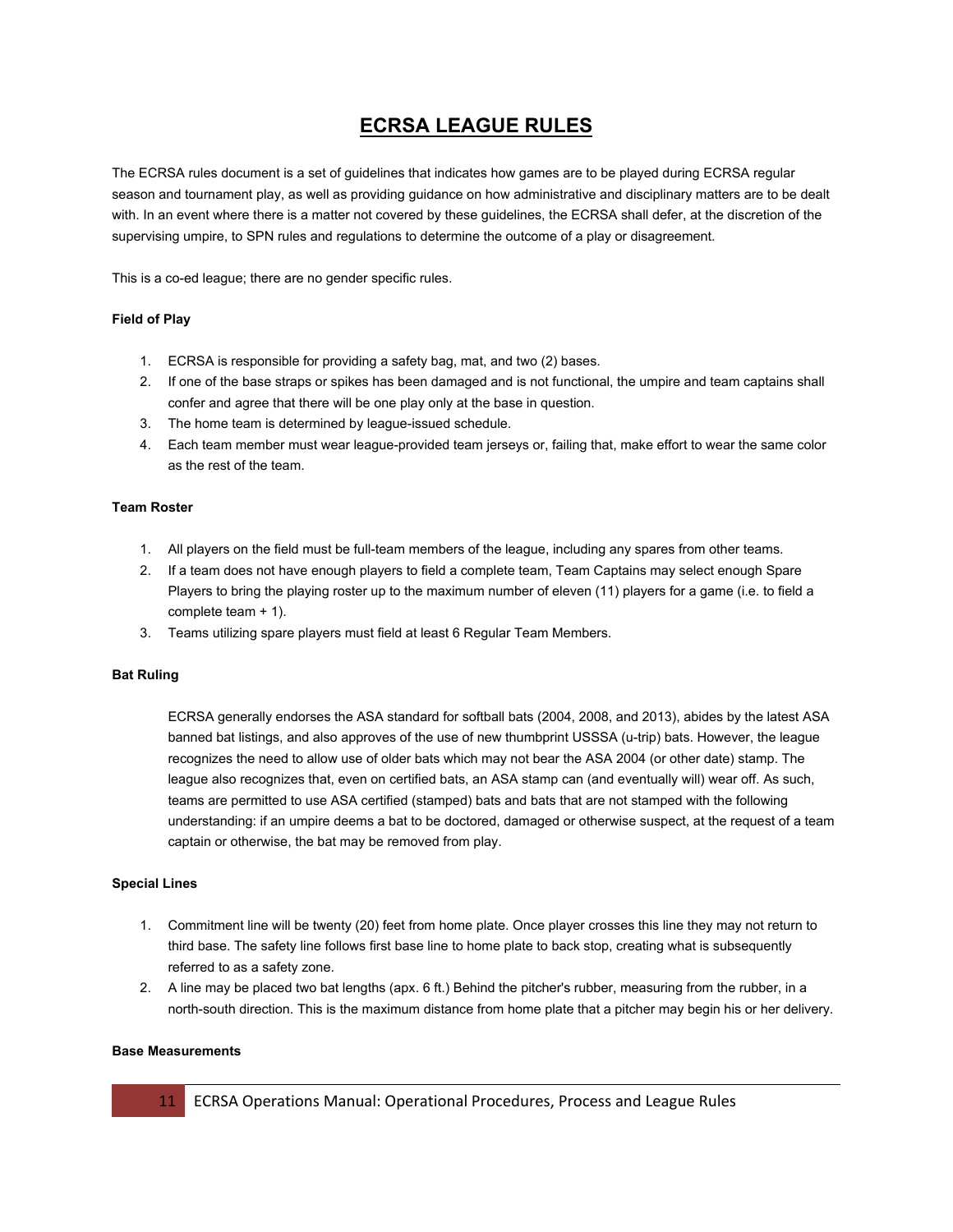Unless otherwise dictated and agreed to based on field dimensions:

- 1. home to first 65 feet
- 2. home to second 91 feet 10 inches
- 3. home to third 65 feet

# **Gameplay**

- 1. All games are to be seven innings in length.
- 2. All seven (7) inning games max five (5) run rule per inning in effect until the seventh (7th) inning, which is an "open" inning. A 15-run mercy rule is in effect after five (5) complete innings.
- 3. There is a maximum 10-minute grace period within which a game must begin. Failure to do so will result in a forfeit for the team that is unable to start on time. This applies to all games throughout the year.
- 4. The league executive will strive to make a call on weather-related cancellations prior to the start of play on game day. If weather or daylight conditions change, (2) captains playing against each other reserve the right to decide if the game is to be played or not. Four (4) complete innings may constitute a completed game.
- 5. Maximum of ten (10) players on field; positionally, a team is required only to have a pitcher and a catcher.
- 6. The minimum number of players required to field a team is eight (8).
- 7. Home run rule: +2. One team may not hit more than two home runs total greater than the other team's total home runs. If a team hits a "third" home run ahead of the opposing team, it will result in the batter being called out. Runners do not advance.
- 8. No metal ball cleats allowed. Players caught using metal cleats will be automatically ejected from the game and, as that individual has been removed from the game and, thus, the batting order, each time that person is due to hit, it will be recorded as an out.
- 9. Infield fly rule is in effect at the discretion of the umpire.
- 10. If a pitched ball touches any part of the plate or the mat, it is a strike. The mat must be positioned flush to home plate.
- 11. If there are any incidents involving a player displaying or behaving with unsportsmanlike or otherwise inappropriate behaviour reported to the league executive in writing by a team captain or an umpire, that individual may be called before the league captains to discuss the situation and face any and all disciplinary measures deemed appropriate without notice.
- 12. The pitcher must make contact with the rubber during his or her delivery and must begin delivery from the rubber up to two bat-lengths or six feet in a north-south direction behind the pitching rubber.
- 13. Pitchers, catchers, other fielders and batters may choose whether or not they wear a mask/helmet while playing, however the ECRSA strongly encourages their use.
- 14. Sliding is permitted at all bases except home plate and first base. Any slides at home plate or first base will be an automatic out.
- 15. A player running home must run across the safety line indicated. Touching the plate or mat will result in an automatic out.
- 16. On a play at home plate:
	- a. the catcher must catch the ball and touch home plate, not the mat, to record an out.
	- b. if the catcher has part of their foot on the plate and the mat, the runner is out.
	- c. the catcher may only tag a runner to make an out at home outside of the "safety zone" between the commitment line and the safety line at home plate. Inside that zone, a tagged runner is safely awarded home plate.
- 17. If an injury occurs, the umpire in consultation with team captains will decide on a ruling. If an injury occurs and a player is removed from the lineup a team does not have to take an out when that player is due to hit.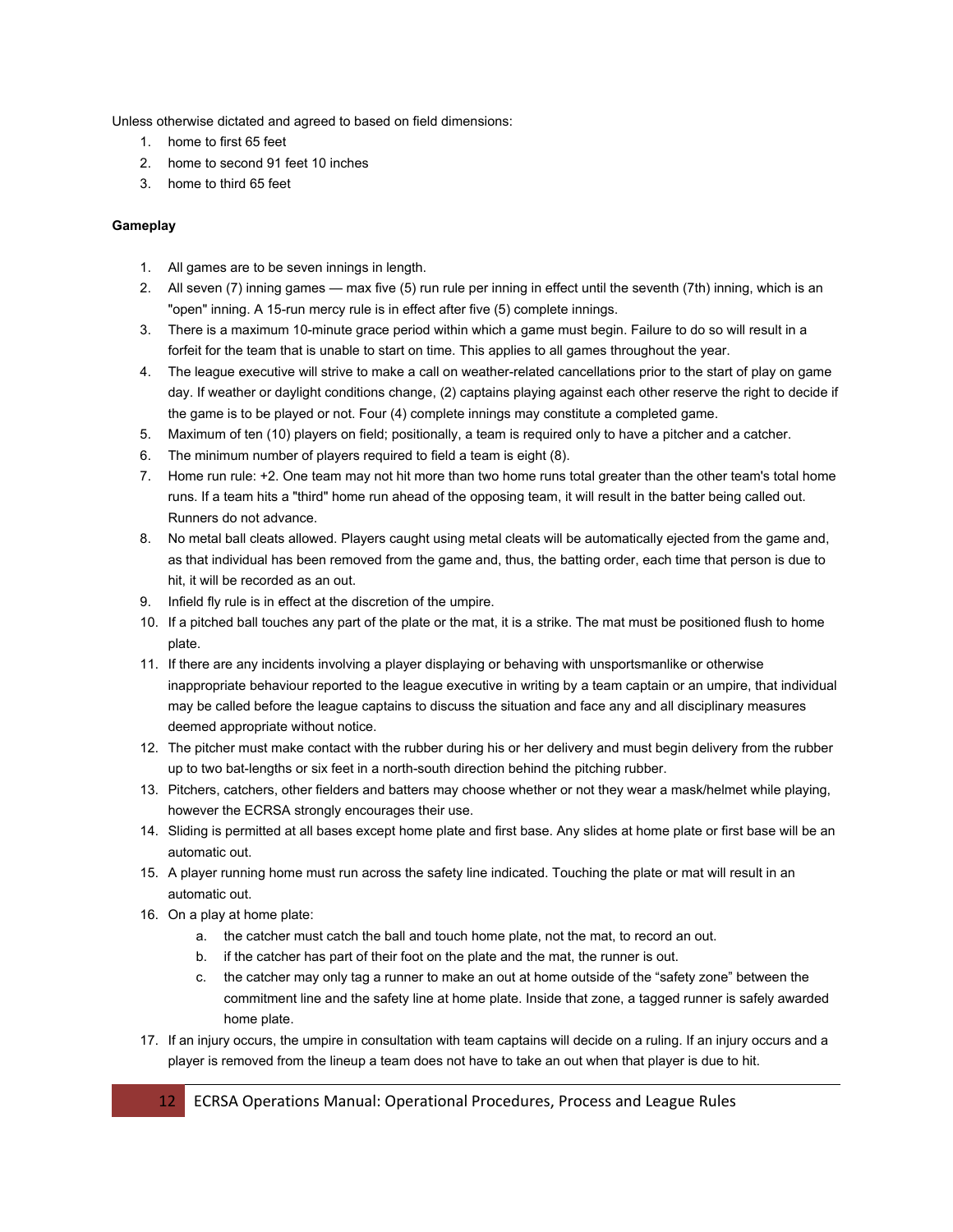- 18. A team captain may twice per game appeal a play when it is over. If this occurs, the umpire will call both team captains to discuss the play, and to decide a ruling.
- 19. There is no minimum number of innings that a player must play in the field in order to be eligible toplay (as part of the batting order) during a game.
- 20. An overthrow that goes out of bounds from any location on the field shall result in base runners being awarded the base they are going to plus one additional base.
- 21. A player who is substituted for may not re-enter a game.
- 22. A runner can only be requested from first base. A base runner is not allowed to leave from home plate. The batter must be capable of reaching first base. At that time, after the play has stopped, they can request a runner. If the batter has been able to reach additional bases (second or third) they are expected to continue to run bases unless they have sustained an injury during that play which will be removing them from the game. Runners entering a game are to be last possible out in the line up.
- 23. In the event there is a question over a gameplay ruling that is not made clear in the ECRSA's house rules, the league shall default to the SPN ruling on the matter at the umpire's discretion.

# **Alcohol / Drugs**

- 1. There is to be no alcohol or drugs consumed on the field of play. Off the field of play, if any player is reported to the ECRSA executive for consumption of or in possession of clearly marked alcohol/drugs that player will receive a warning for a first offence; for a second offence, the player will be referred to the league executive for a hearing and may be subject to discipline/suspension; the third such offence will result in the player being banned for the season.
- 2. Additionally, players are expected to abide by regulations set out by the landlords of the fields which the ECRSA uses. Any player reported violating these rules will be subject to the warning/meeting/banning process outlined above.

## **Physical Abuse**

Physical abuse, excessive foul language and/or verbal abuse, or behaviour deemed to be otherwise inappropriate that is reported by the umpire or a team captain to the league executive will result in a hearing with any player(s) involved for consideration of supplemental discipline.

## **Administrative**

- 1. Players must be 19 years of age in order to play. Playing with an underage player results in the forfeit of any games in which the underage individual has played. Note: players turning 19 during a season may be placed on a roster before turning 19 but are not eligible to play until they turn 19 years of age.
- 2. A team caught with an ineligible player will forfeit all games up to the point where the infraction was noted.

## **Regular Season Scoring/Standings Information**

- 1. The following abbreviations will be used in standings:
	- **GP** = **G**ames **P**layed
	- $W = Win$
	- $L = Loss$
	- **RF** = **R**uns **F**or